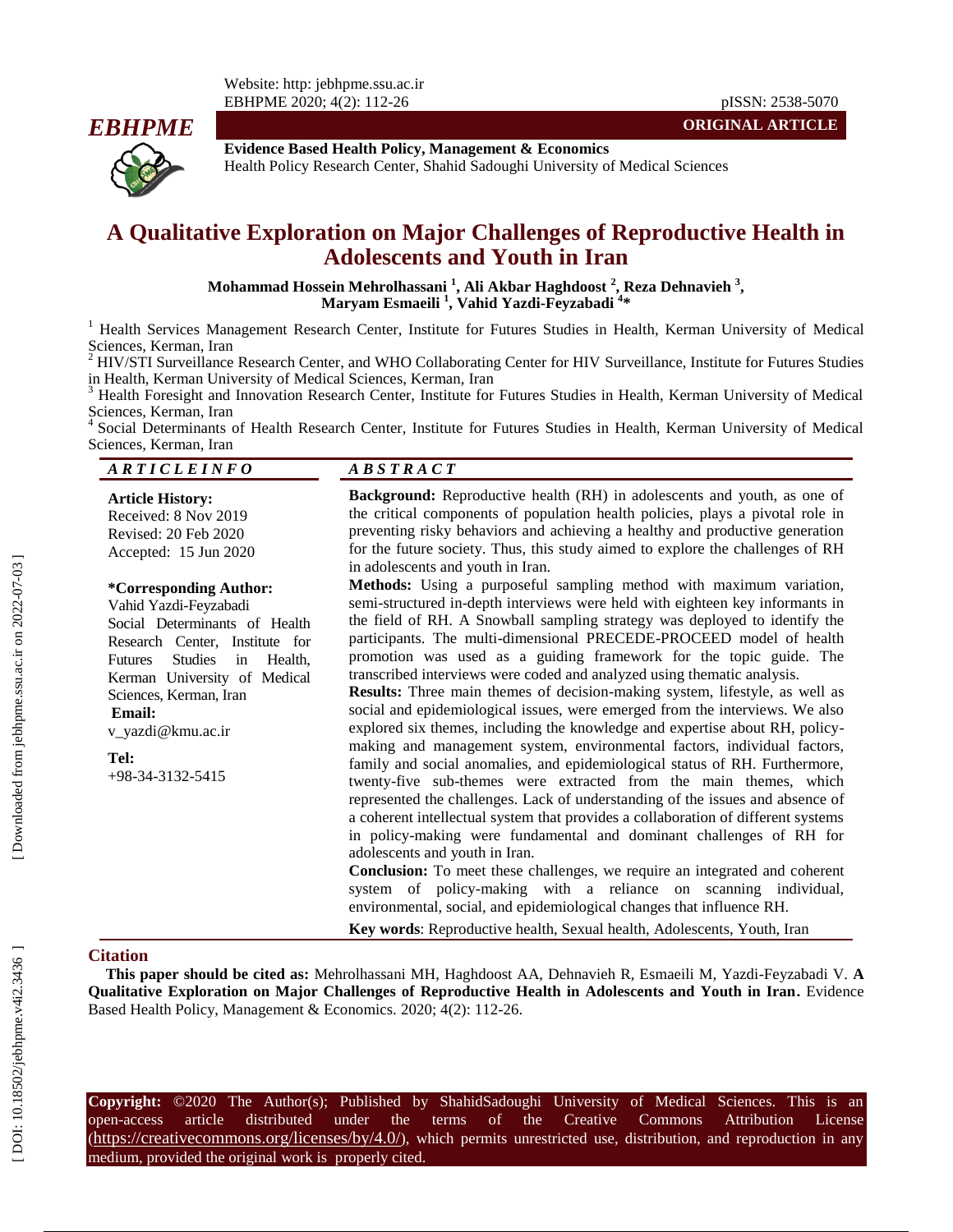#### **Introduction**

aintenance and promotion of heath among all **M**aintenance and promotion of heath among all members of society are one of the essential obligations of the governments (1). In this regard, population health management has a pivotal position not only to realize this mission but also to achieve sustainable development goals (SDGs), including a goal entitled "ensure healthy lives and promote well -being for all at all ages (SDG 3)". (2, 3). In the case that the population growth is not managed properly, it will bring different economic, social, environmental, physical, and psychological consequences across generations (4). A growing body of literature recognizes some economic consequences such as resource constraints, poverty, unemployment, a decrease in labor productivity, and livelihood problems as a result of unsustainable management of population (5, 6). In the case of social consequences, this mismanagement may lead to some adverse effects such as declining levels of well-being. urbanization pressure, gender inequality, violent crimes, and violence against women (7, 8). Another important aspect of population mismanagement is psychological consequences such as depression, suicide, substance and alcohol use, and mental disorders (9). Physically, some negative consequences of population mismanagement exist, such as sexual dysfunction and abortion, which may damage the population's health (10). On this basis, reproductive health (RH) focuses on all aspects of human reproduction to improve the health status of society now and in the future (3).

According to the World Health Organization (WHO), RH is defined as a state of complete physical, mental, and social well -being (not merely the absence of disease or infirmity) regarding all aspects of the human reproductive system and to its functions and processes (11). Accordingly, all people should be able to have a healthy and satisfactory sexual life, to decide freely and responsibly on the time and manner of childbearing,

to have the right to access information and facilities, and to achieve the highest standard of sexual and reproductive health (SRH) without any discrimination, coercion, and violence (12). Moreover, in supporting SDG 3, a specific target exists to ensure universal access to SRH care services by 2030 (3). Therefore, paying attention to issues such as individual choice, gender equity, as well as intra - and inter -generational gaps, as the bases of RH, should be considered by policy makers and program implementers to provide a stronger foundation for further research.

On the one hand, adolescents and youth cover a large proportion of the population in human history across the world (13) and Iran (14), which demands more attention and action concerning their health. On the other hand, adolescents and youths are faced with unprecedented social, economic, and cultural changes that affect their health currently and in the future (13). Therefore, the lack of addressing RH in adolescents and youth causes various personal, family, community, and national problems (15). Based on the recent evidence, about 250 thousand new HIV infections exist among adolescents within the age range of 10 -19 years in 2015 (16), which indicates an increase of high -risk behaviors among this group. As a result, we are faced with an increasing public health concern worldwide. According to the latest reports from the Iranian Ministry of Health, HIV infections' trend is shifting from drug addicts sharing syringes to unsafe and unprotected sexual behaviors (17). Furthermore, evidence showed that people did not have enough knowledge about SRH. Furthermore, many myths and misperceptions exist about different aspects of SRH (18).

Since health and health behaviors transfer strongly from adolescence into adulthood, identifying RH challenges in adolescents and young people is the first step for improving the individuals' health, which eventually results in the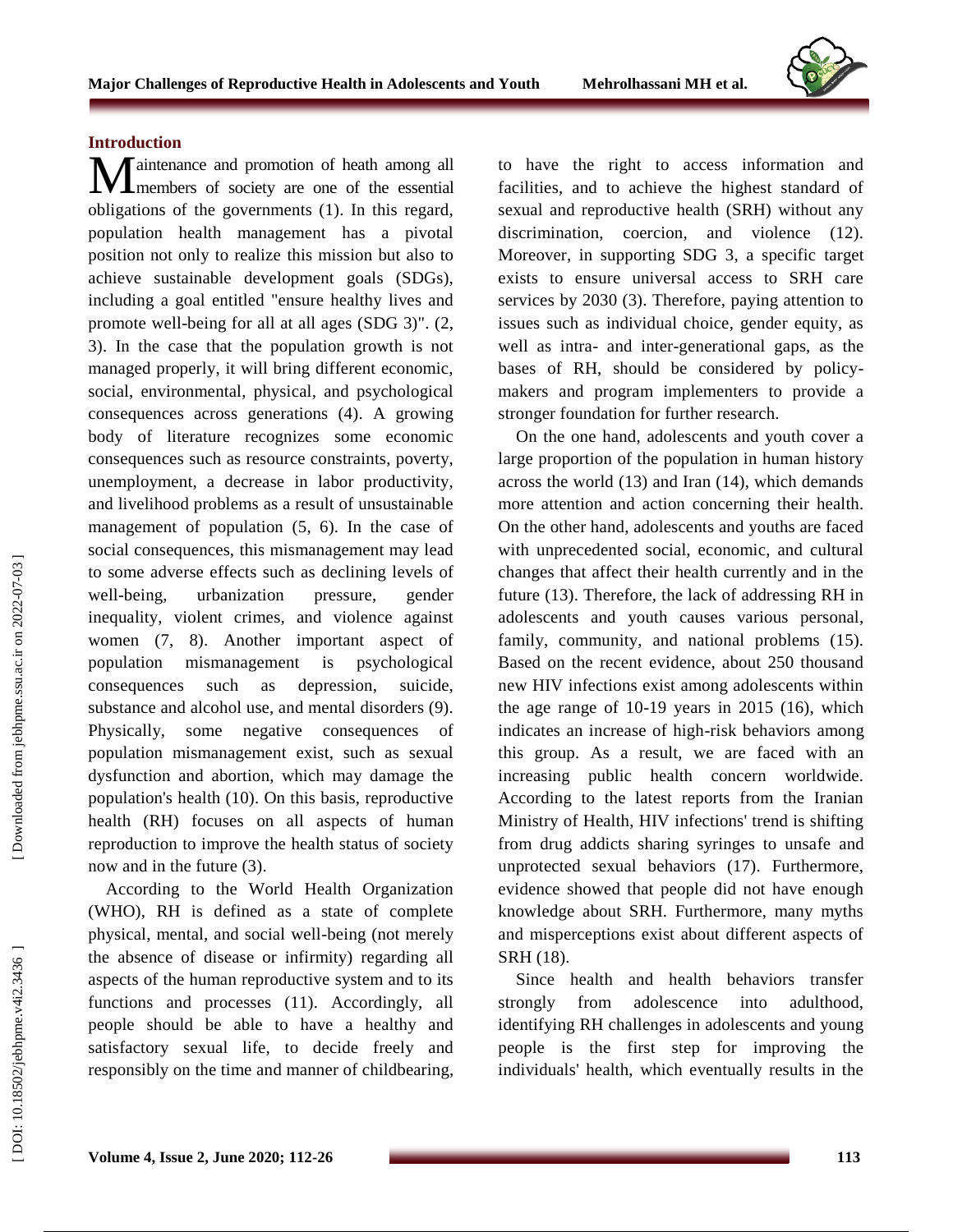sustainable development of Iran in the future. Therefore, considering the remarkable proportion of adolescents and youths in Iran as well as the increased rate of high -risk sexual behaviors, it is required to improve RH among the Iranian population. Moreover, the challenges of this field should be explored, and policies should be tailored, adapted, and applied according to them. Therefore, this study aimed to explore the challenges of RH among adolescents and youths in Iran.

#### **Materials and Methods**

A qualitative study using a content analysis approach was designed to explore the challenges of RH among adolescents and youths in Iran. This research was conducted using a semi -structured in depth interview method with diverse key informants on the RH field. The study was carried out from February 2015 to March 2016 at the national level in Iran.

## **Study sampling and participants**

The study population included all key informants of adolescents and youths' RH in Iran. Key informants were defined as individuals with a scientific, research, and administrative background in the RH field in Iran. These key informants were approached and identified using a purposeful sampling method with maximum variation followed by a snowball sampling strategy to ensure a good representation of key informants. The RH is a multi -facet subject rooted in cultural, religious, social, economic, and political contexts. The maximum variation sampling permitted us to explore critical shared patterns and identify the essential features of a phenomenon as experienced by diverse stakeholders in different contexts to facilitate informed decision -making (19). The key informants were approached at national and provincial levels from different settings related to the RH. Key informants were excluded if they had any experience of fewer than three years about RH and or canceled the interview meeting more than three times.

Semi -structured interviews were conducted using a topic guide informed by the PROCEDE - PRECEDE framework of the research objectives, which included participant's views on RH in general as well as RH in adolescents and youth. Further questions explored participants' perspectives over the challenges of RH in adolescents and youths in Iran. At first, the primary topic was discussed among the research team, and later they were asked to verify the number and order of the questions in collaboration with one external expert on RH. Interviewees were conducted so that the participants could express their in -depth views and beliefs about the subject. The interviews were continued until saturation was reached, and no new findings emerged. After data saturation, two additional interviews were conducted, and the interview contents were analyzed and compared until the researcher ensured that no new or relevant data emerged. Interviews were conducted in the interviewee's worksite or any places where the participants preferred by the principal investigator of the study (MHM). Finally, 18 semi -structured in -depth interviews were conducted. Each interview lasted about 45 -95 minutes, with an average of 75 minutes. Thirteen interviews were face to face, and five interviews were conducted on the telephone. All interviews were recorded and transcribed verbatim in Persian.

## **Data analysis**

A thematic analysis was performed with an inductive approach for the transcribed interviews (20). All data were analyzed and coded manually. The guidance proposed by Braun and Clarke was used to conduct the thematic analysis (21). At first, two authors (MHM and ME) listened to the recorded interviews and read and re-read the transcribed data. Later, they coded the information independently and generated an initial list of codes. Then, the initial results were presented in the presence of the third researcher (VYF), and disagreements were discussed until the consensus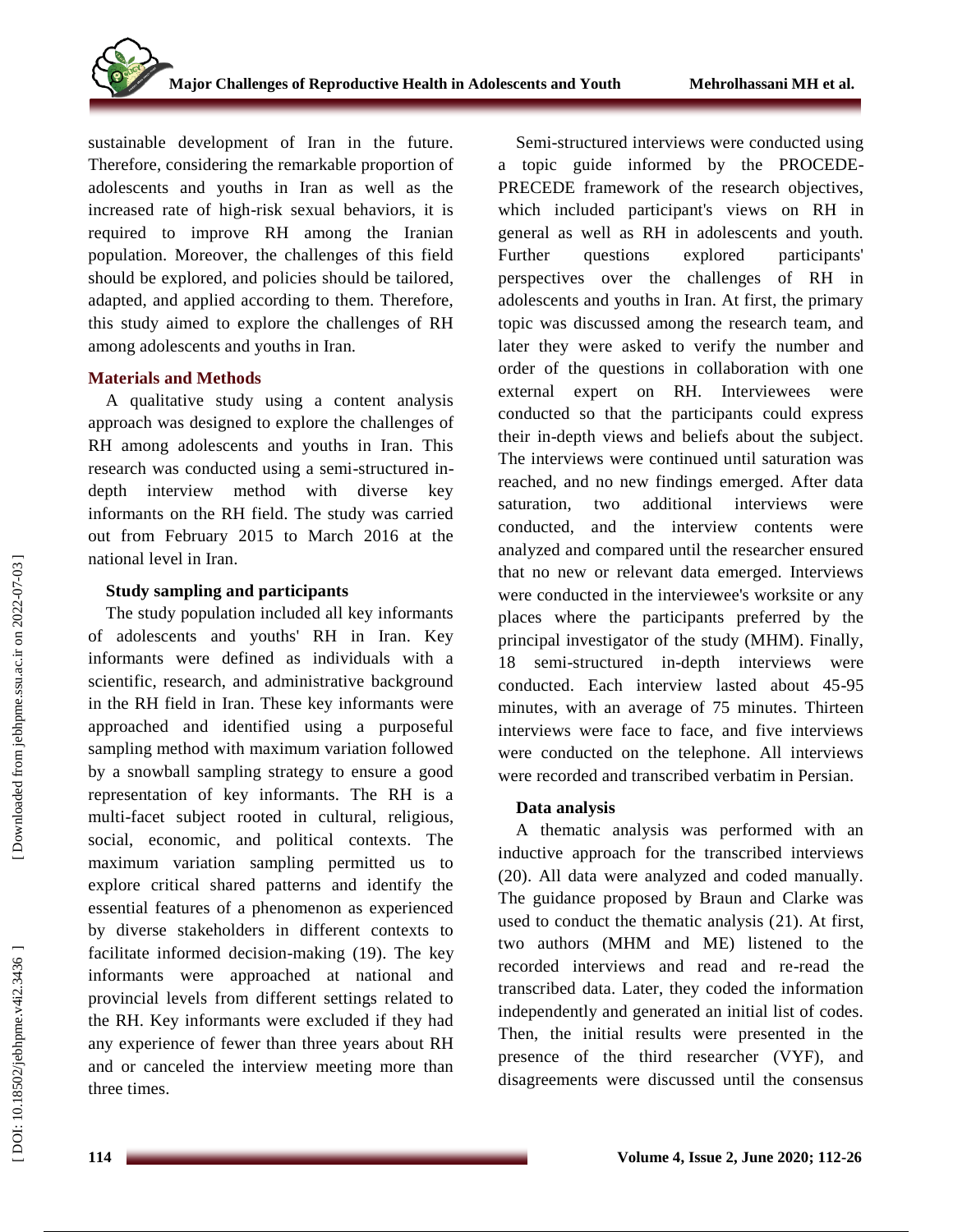

In order to ensure the trustworthiness and quality of the findings, the criteria proposed by Linco ln and Guba were used (22). Credibility was met with involvement with data analysis, which prolonged about eight months. For enhancing credibility, the researchers were continuously engaged with respondents. Furthermore, the participants were asked to read and confirm the contents of their transcribed interviews. In addition, frequent sessions were held among three members of the research team, which followed an iterative approach to reach a final analysis (21). The transferability of our qualitative findings was enhanced by using a purposive sampling technique with maximum variation. We also detailed descriptions of the applied methods and procedures. Dependability of the research was assured by an inquiry audit in which the study's third researcher (VYF) was engaged in frequent sessions providing amendatory comments in the coding process and analyzing interview text. To increase conformability, we interviewed key informants from different settings, which allowed us to examine the consistency of different data sources using triangulation of sources. In order to enhance the reflexivity, we used field note -taking to enrich the data. Moreover, we tried to shrink the impact of our experiences on different stages of the study process.

The Ethics Committee of Kerman University of Medical Sciences (KUMS) approved this study

with the registration code of IR.KMU.REC.1398.023. Moreover, informed and voluntarily consent were acquired from all participants. The participants were ensured about their anonymity and confidentiality of information.

#### **Results**

A total of eighteen participants attended the interviews; two participants majored in seminary sciences and practiced as religious jurisprudent, three participants majored in educational sciences, five in clinical psychology, one in medical sociology, two in medicine (M.D.), one in community medicine, one in psychiatry, one in theology, and two in epidemiology. The characteristics of the study participants are presented in Table 1.

The following three main themes were extracted from the interviews: the decision -making system, the lifestyle of adolescents and youth, as well as social and epidemiological issues. These main themes encompassed six themes and twenty -five sub -themes. The sub -themes were recognized as the main challenges of RH in adolescents and youths in Iran explored in this study. The results are mentioned in Table 2.

## **Decision -making system in RH**

The set of infrastructures may lead to better decision making on RH in adolescents and youths. This system refers to everything that facilitates the decision -making process and ensures that the process works well and efficiently. This main theme consists of two themes, including" collective intelligence about RH" and "policy - making system" with six sub -themes.

The existing challenges in "collective intelligence about RH" are as follows:

According to experts, the current terminology in this field is not appropriate.

*"… Behdasht - e -Barvari" is not a proper Persian translation for reproductive health, since it is based on anatomy." ( Participant 11 )*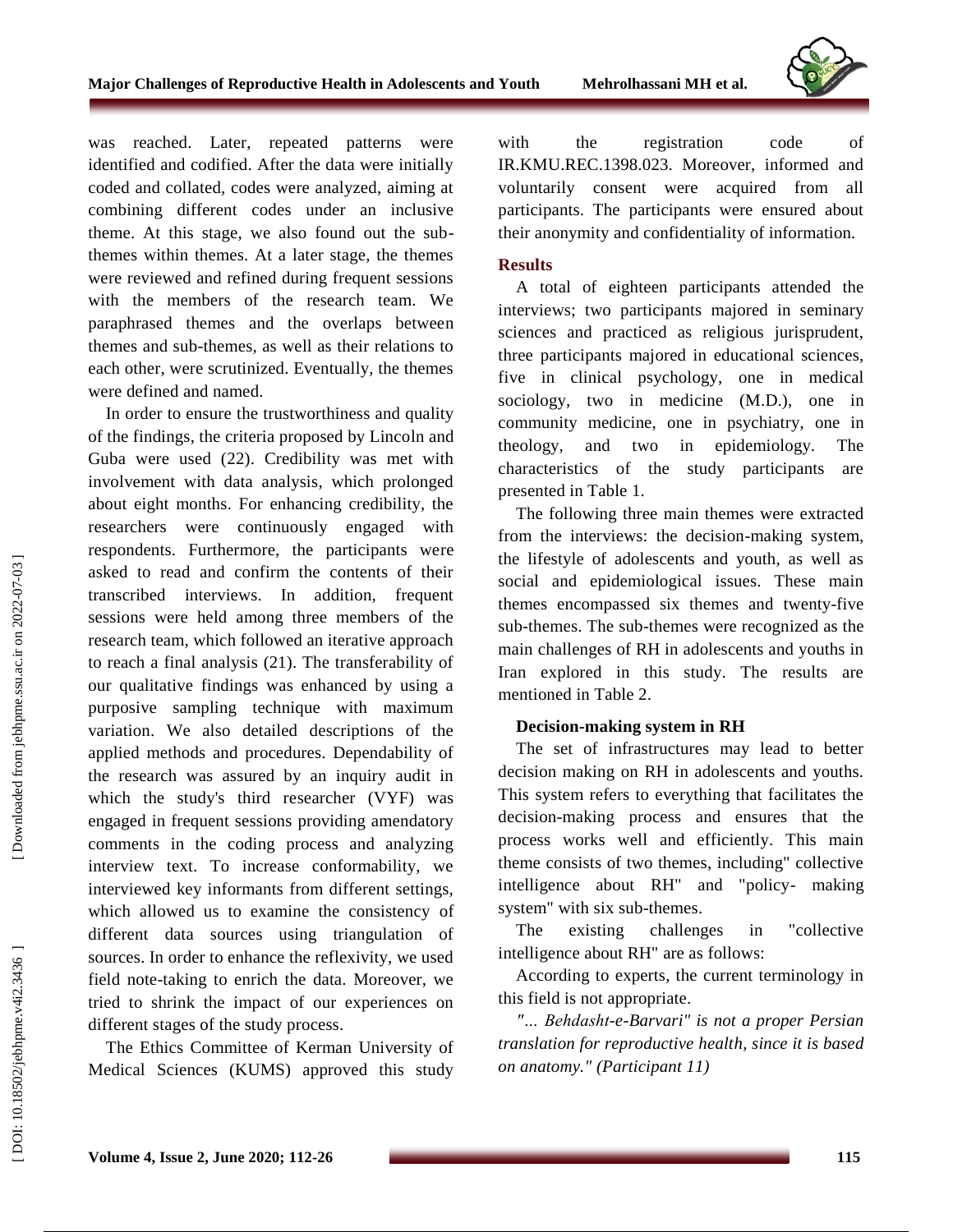Moreover, the basic concepts of RH, especially in the target group of adolescents and youths are not defined theoretically and operationally.

*"… We have some conceptual issues that are not defined at all , and we do not have a correct understanding of physiological developments (not physiological issues of children). Indeed, we do not have a correct definition of sexual health, and we are not aware of the sexual profile of our population." (Participant 10)*

Most participants mentioned poor research -led infrastructure. In this regard, it was mentioned that the research platform and applied research were not appropriate and sufficient. Participants mentioned that the high sensitivity of this field might limit the investigators to conduct the required research.

*"… Due to the sensitivity of this subject, nobody has investigated these topics." (Participant 6)*

One of the participants declared that *"… Unfortunately, there is no research about how religious culture is identified and institutionalized among our families; so, the effectiveness of this culture is ignored." (Participant 1)*

*"When the consequences of reproductive health are analyzed, it is evident that religious issues, social norms, and nature -related roles are not considered." (Participant 8)*

*"… Who are working in this area have some experiences that are not collected systematically." (Participant 10)*

The results showed no coherent and independent network of experts to decide RH at the national level. Decision -making is fragmented based on diverse stakeholders with a wide range of different interests and beliefs. This challenge impedes achieving a clear and comprehensive policy about this field.

*"There is no comprehensive and integrated cultural engineering in this field." (Participant 3)*

*"We are confused between the three Islamic, Iranian, and Western culture. We do not look at Islam as we should. We did not consider the role of* 

*Islam and did not discuss it with the Islamic scholars; so, it changed into a complicated issue for us. It means that we neither defined the sexual relationships as a traditional approach of our country nor presented a legal definition for it. We are in the paradox that we want physical and sexual health in the name of Islam on the one hand, and we want to provide sexual education on the other hand. Instead of promoting the issue of controlling relationships, we should try to solve the problem by encouraging sexual abstinence. We should achieve operational proposals for the younger generation." (Participant 12)*

The existing challenges in "policy -making system" are as follows:

According to almost all participants, a weakness in the educational and training system is one of the most important issues about RH. Most participants believed that some programs, such as pre -marital training in Iran, do not train the required skills for decision making about marital commitments and life. It makes a person unable to overcome marital difficulties and decide appropriately in different circumstances.

*"…Unfortunately, pre -marital training has some weaknesses , and we have some problems in informing, educating, and upbringing. Furthermore, there is no proper educational system in this area." (Participant 6)*

*"… Training provided by the health centers before marriage are not effective." (Participant 8)*

*"…Using new educational methods are very important, but unfortunately, only traditional methods and distribution of boring pamphlets are used." (Participant 10)*

The interviewees emphasized that the intersectoral collaboration and skilled stewardship between different sectors of the RH field were not effective enough. They declared that the roles of different stakeholders are not clear, and in some cases, they are not informed about each other's decisions.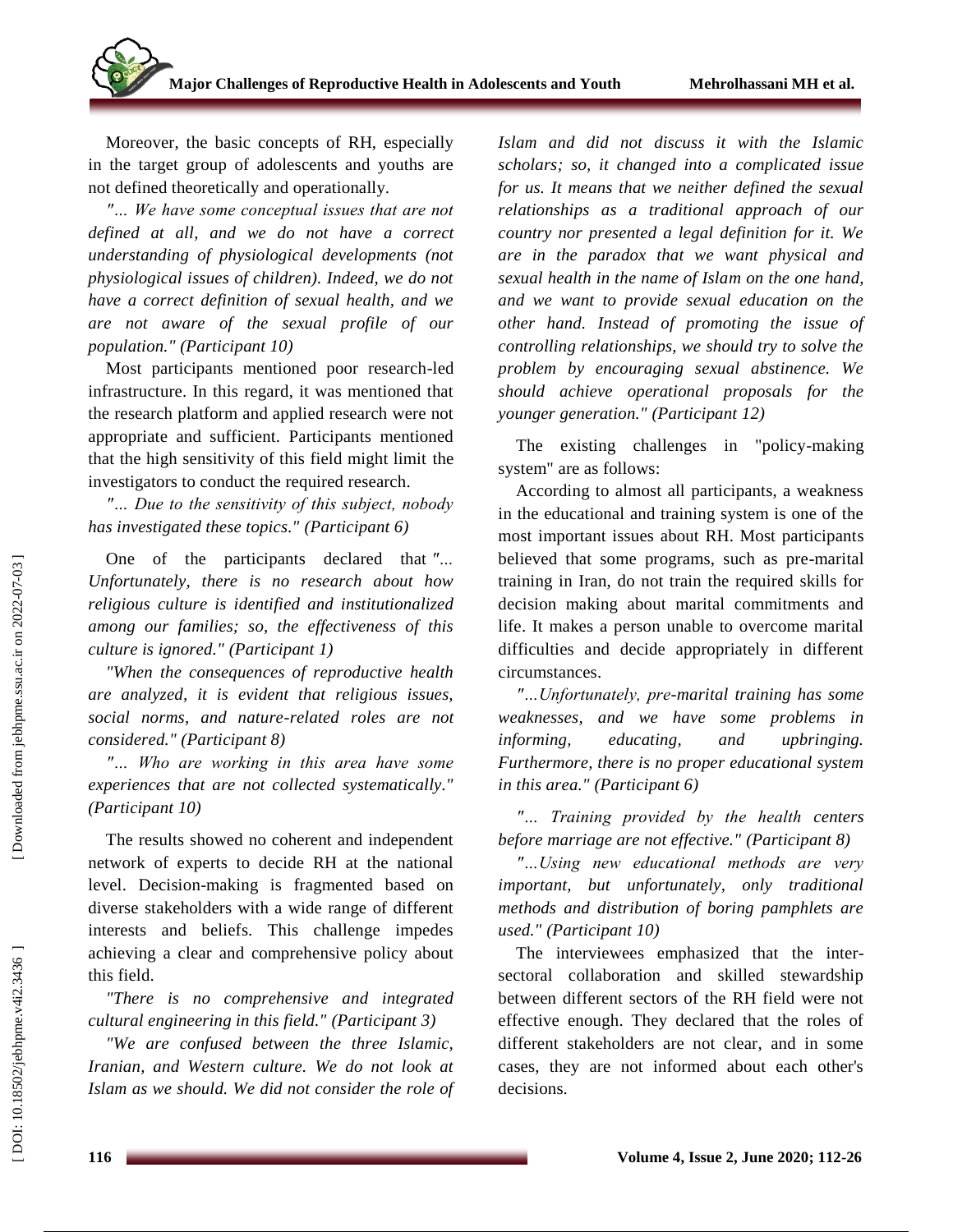

*"The role of agencies, their contribution to the discussed subject, is not clear. No intellectual and practical order exists so that all agencies can act based on it. Therefore, there is no partnership between agencies." (Participant 3)*

*"The Ministry of Education does not accept the Ministry of Health's attitudes in research. The Ministry of Education expresses its attitudes in school health issues." (Participant 11)*

*"Primordial prevention is not the duty of the Ministry of Health. If we want to prioritize, the Ministry of Culture and Islamic Guidance, the Islamic Development Organization, the Seminary (school of theology, i.e., Hawza), and the Ministry of Education should do this duty." (Participant 5)*

Some participants believed that one of the main challenges in the field of RH was a defect in planning because the dominant approach in planning this field depends on the insights of the authorities.

*"… The evidence -informed approach has a small role in our planning system, and this system is more led by personal beliefs." (Participant 10)*

*"… Because of some psychological issues and limitations, managers and policy -makers act based on subjectivity; so, some of the issues are not tangible and understandable for them." (Participant 8)*

#### **Lifestyles**

The health -promoting lifestyle is essential and effective for improving the mental and physical health status and social relationship of a person.

*"… Due to the incorrect lifestyles and unhealthy behaviors, physical illnesses and behavioral abnormalities have emerged in society." (Participant 12)*

This main theme included two sub -themes of "environmental factors" encompassing three sub themes and "individual factors" with five sub themes. The main challenges developed by "environmental factors" were:

The economic environment, job, and employment have a significant impact on women's role in the family.

*"… The mechanisms of women's employment have caused some damages in our country. It does not mean that having a job is bad; but the problem is that we have a manly attitude towards women's jobs. Both men and women work 7.5 hours per a day, while women are not able to work such long hours due to their physiological, relationships, parenting, and elegance issues. Therefore, women who work long hours out of the home may not be able to do their duties at home effectively, which may lead to divorce. In this regard, job engineering must be considered based on gender features." (Participant 4)*

Deviation from the Islamic -Iranian pattern was another challenge mentioned by some participants, which could affect lifestyle in the community and environmental level. Participants believed that the cultural environment in the society was recognized as effective factors on this issue.

*"… At first, we should determine the sources of these effects, and it can be found that many of these factors have resulted from lack of religious culture in our family as well as social and individual lives." (Participant 1)*

Some participants believed that unconducive political environment might override decisions related to improving the healthy lifestyle. The polarized political climate in Iran is among the challenging factors in this regard.

*"… The hijab issue and the relationship between girls and boys have become as a symbol of power and sovereignty in Iran, which has raised the sensitivity of the subject. In many cases, it has become a security issue." (Participant 10)*

*"…adolescents and the youths are the purpose and result of the soft war ." (Participant 11)*

The identified challenges regarding the theme of "individual factors" were: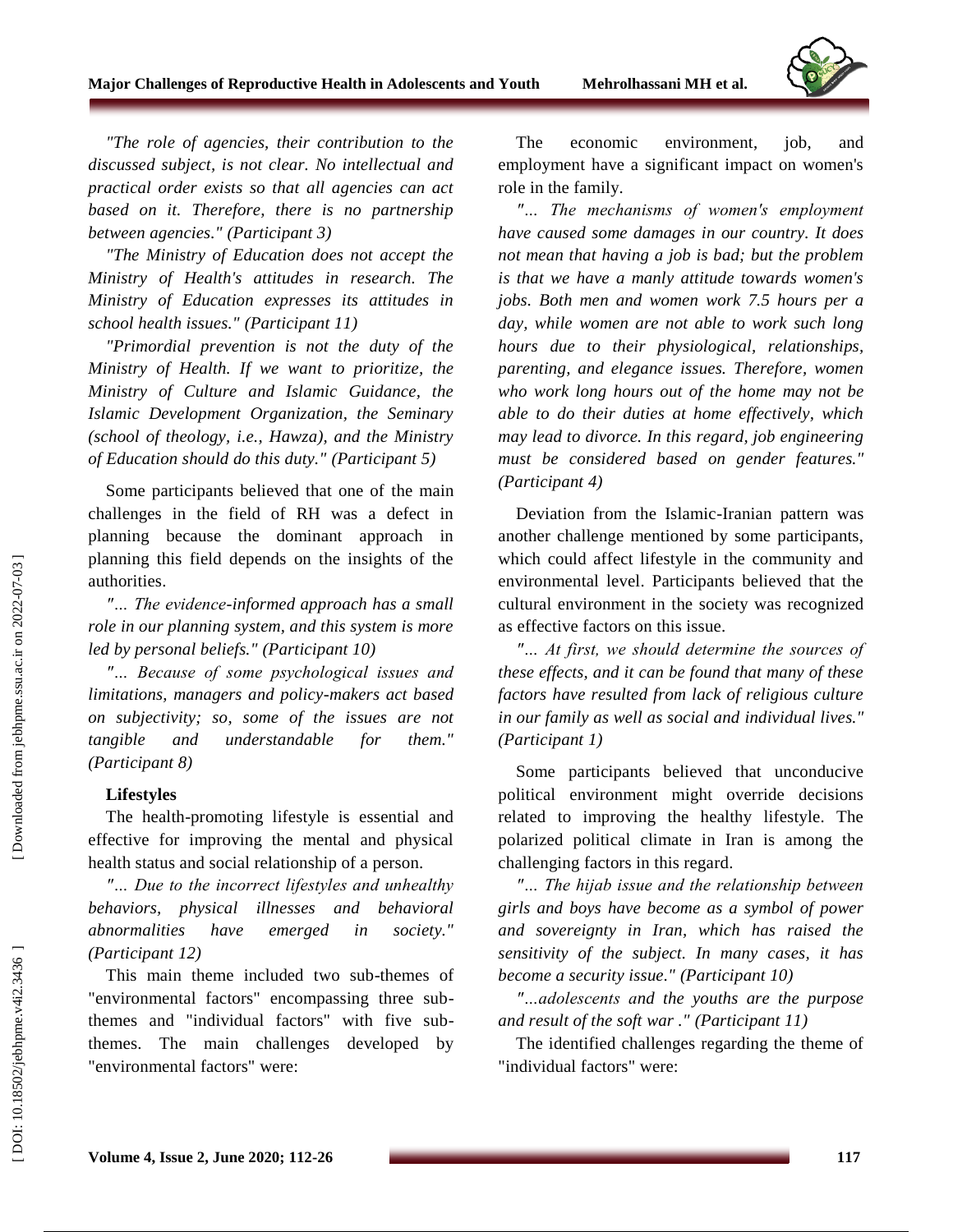Lack of essential knowledge and skills for a healthy and successful marriage was one of the important issues emphasized by the interviewees.

*"… One of the successful marriage skills for couples is talking about their needs and solving them; furthermore, they should learn the skills of negotiation and consultation as soon as possible." (Participant 10)*

Reduced adherence to the religious beliefs/teachings: most participants believed that a reduction existed in the level of adherence to religious teachings. As they added, many of our religious teachings have diminished; so, the youth consider religious teachings in contrast with science principles. The more important point is choosing a spouse.

*"… In the process of choosing a spouse, we only consider one aspect. We only say that we want to marry a woman or a man, but we do not say that we want to choose a good mother or father or someone who can provide us a better life. We just consider this issue that if we do not have sexual education, we will have some problems. The problem is not about a lack of knowledge regarding sexual issues; in fact, the problem is about moral obligations and commitments. The main problem for both men and women is having no adherence and compliance to the family territory/discipline." (Participant 11)*

Different perspectives exist about marriage, the required training, and the aesthetic concept in male female relationships. Almost half of the participants declared that they had a self -indulgence look at marriage while looking at marriage in terms of religion was a holy issue.

*"… There is wrong teaching saying that marriage is equal to sex. So, what are emotional issues, obligation, commitment, etc. related to?" (Participant 6)*

*"… Three important misconceptions exist about the relationships of girls and boys: for better choices, maturation and reduction in the level of stress, and lust or temporary/shallow love. … These* 

*relationships are created for five reasons: lack of affection, emotional problems, group preferences of peers, social issue, class differences, and ultimately sexual needs." (Participant 14)*

*"… By an increase in the number of photos, sexual expectations of men and women increased, and their level of sexual satisfaction decreased." (Participant 11)*

One of the significant findings of this study was that no response was provided for the fundamental questions of adolescents and youth.

*"… Adolescence is a period of identification in which the youth have a lot of philosophical questions. One of these questions is love. If the adolescents or youth can find an answer for their philosophical and identity questions, their problems can be solved. However, if they do not find an answer for love, they will be heavily disturbed. They may become dissociable, engage in immoral and unethical issues, and become careless and unrestrained." (Participant 6)*

According to most participants, the high -risk behaviors were increased that were influenced by misconceptions about marriage, dating girls and boys, and mechanisms to form a family. These can damage a healthy lifestyle at the individual level.

*"… The RH-related risky behavior problems have also increased in adolescents, such as the way of dressing and embellishing, mobility and physical activity, as well as nutritional style. Risk factors include plucking eyebrows, coming home late, or having a video on the cellphone." (Participant 11)*

*"… We should control sexual stimuli in adolescence and youth, such as nutrition, appropriate way of sleeping, method of bathing, relationship with the opposite gender, and dressing." (Participant 4)*

#### **Social and epidemiological issues**

In this main theme, problems related to physical, psychological, and social health are discussed. This main theme has two themes of "social anomalies" with six sub -themes and "epidemiological status"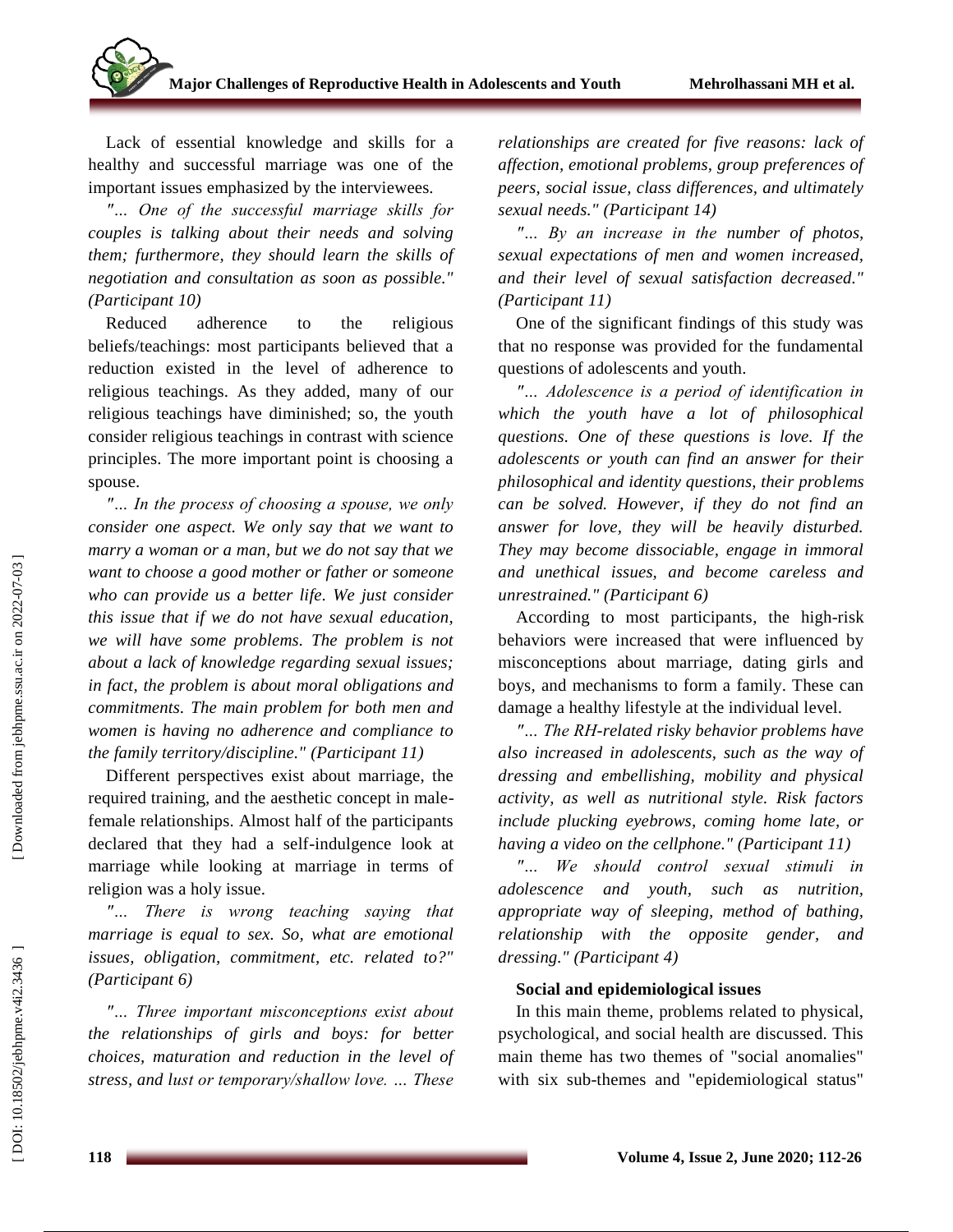

with five sub -themes. The most important challenges in "social anomalies" were:

Family setting and parenting style were recognized as a challenge that may affect the healthy lifestyle among adolescents and youth in Iran.

Concerning the concept of social networks, the most critical supportive and social structure about the RH is the family environment since family culture is a healthy one that has institutionalized its effect on the personality structure of the family members.

*"… Receiving sex -related information through sources not guided by families, such as internet based virtual networks, smartphones, satellite and real networks such as peers, leads to undermining the values and destructing the mainstream of adolescents and youth." (Participant 1)*

The majority of participants believed that the interval between the age of sexual and intellectual maturity and marriage had had an increase. According to the experts, the main cause of many RH abnormalities is the rising age of marriage and its distance from sexual and intellectual maturity.

*"The crime, violation, and assault of children and adolescents are related to their sexual pressures. On the other hand, they are disappointed by marriage (since they can marry 15 years after their sexual need) and they should satisfy their sexual need. Thus, they will suffer from sexual deviation." (Participant 5)*

Some participants emphasized that family structure and household size have been changed, and the number of single -child families increased.

*"… Currently, many families have only one child in their first 10 -12 years; therefore, the number of families who have only one child is increasing." (Participant 8)*

According to the findings extracted from the interviews, another social challenge related to RH was the high rate of divorce. The number of divorced women or women who had lost their husbands increased; consequently, a significant percentage of families are female -headed.

*"… Many young women exist who have not been married, and they were expelled from selection due to the high levels of beauty among women. The minimum divorce rate is 20 -25 %; of these, usually few people have the chance of being re -elected, or they should have poor choices. None of the above mentioned scenarios consider reproductive health. The people with such conditions are about 6 million, and their sexual/psychological needs should be responded." (Participant 8)*

Some participants declared that the number of illegal sexual relationships has increased outside the family framework, especially among adolescents and youth. They added that the age of sexual maturity decreased imperceptibly, and the critical point is that the age of the first sexual relationship decreased. At the same time, the number of sex before marriage and street love or friendship increased.

*"… If we say that a quarter of youth, under 18 years of age, have experienced only one sexual relationship until reaching the legal age, we cannot ignore this quarter of the population." (Participant 10)*

The findings showed that dating and sexual relationships with several individuals have also increased in both genders. University research proved the existence of a sexual relationship with multiple sex partners.

*"… Among the high -school students, having multiple sex partners shows that they have selfconfidence, and in fact, it is a kind of honor for them." (Participant 8)*

*"… Individuals tend to have a single person during adolescence (single love), but this has changed from 3 to 5 years after the marriage. The issue is that at the early stages, the subject of single love and nature was lost." (Participant 6)*

The explored challenges in "epidemiologic status" sub -theme are as follows: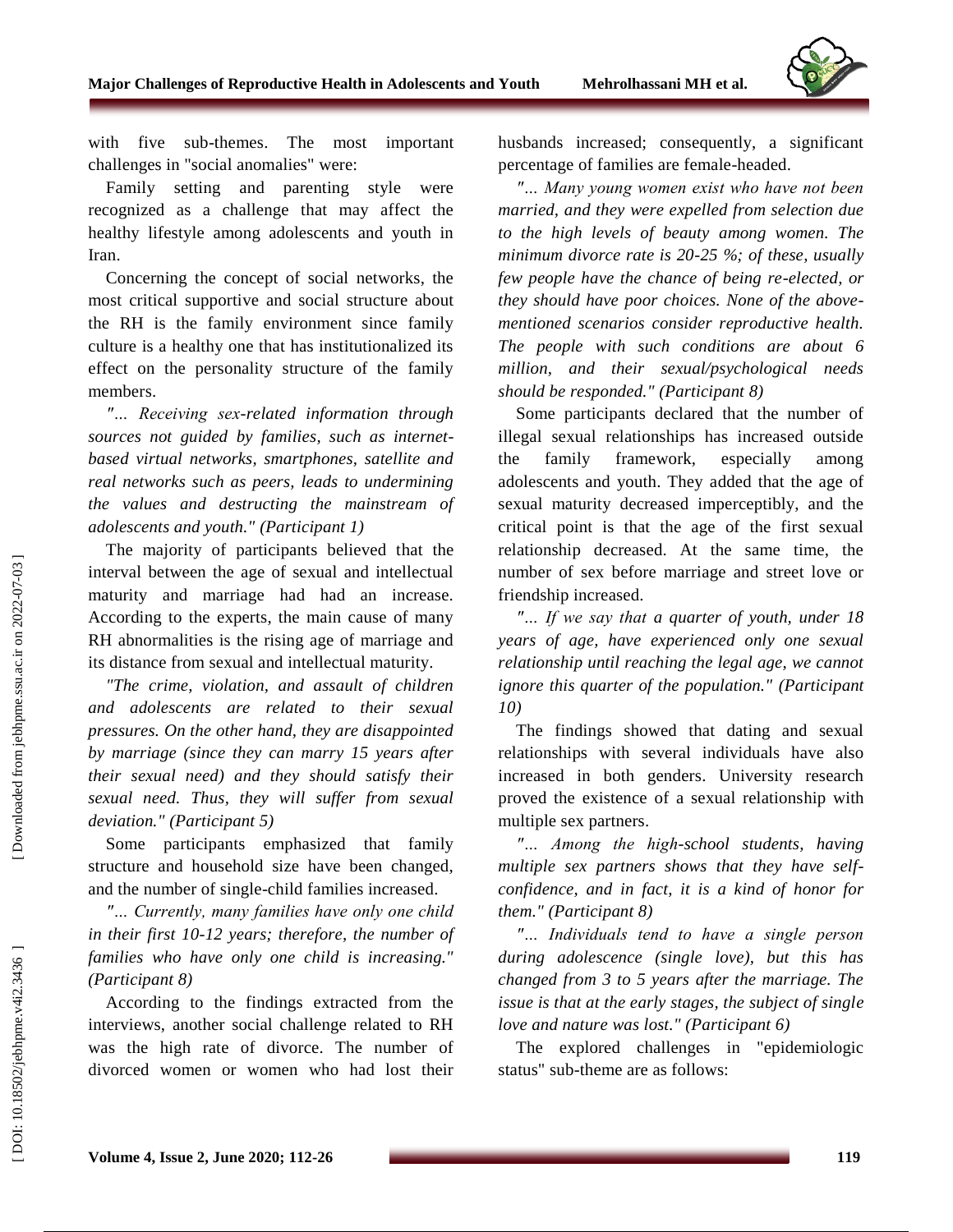Almost half of the participants highlighted that the level of psychological RH risk factors that causes sexual disorders and deviations increased, such as stress, depression, and anxiety.

*"… About 30 -40 % of families have a mental disorder; 85 % of disorders are caused by weaknesses and disabilities in psychological issues , not biological ones. Most psychological issues include communication issues, attitudes, housing architecture (walls that are not insulated), quarrels, fears, anxieties, illicit relationships, entry into virtual sex, pornography, and modern life." (Participant 8)*

*"… Many sexual and emotional referrals to the counseling center exist, but many referrals were preventable: the disability of a man after marriage is entirely a mental issue." (Participant 6)*

The participants emphasized that an increased number of sex -related relationships between girls and boys increased the rate of HIV / AIDS.

*"… In Iran, the speed of AIDS transmission has changed globally from the drug injection index to*  *unsafe sexual relationships." (Participant 8)*

According to some interviewees, the number of illegal abortion and trans -sexual surgeries have also been increased.

The rate of transgender surgeries in Iran is higher than in other countries in the world.

*"… In Iran, about 600 transgender surgeries are done in a year, while in France, only 300 surgeries are performed per year." (Participant 10)*

*"… Many of the surgeries that lead to transgender do not have a biological -bisexual basis. In other words, they have a biological psychological basis or a complete psychological basis that refers to the culture and discussion of gender identity." (Participant 8)*

The rate of sexual inabilities has increased in both genders.

*"… Nowadays, sexual disorders in families such as women's sexual frigidity and men's disorders are highly increasing." (Participant 8)*

| <b>Setting</b>                                                                        | <b>Profession</b>                                                       | <b>Total</b><br>$(N = 18)$ |
|---------------------------------------------------------------------------------------|-------------------------------------------------------------------------|----------------------------|
| Provincial Department of Education                                                    | <b>Educational</b> sciences                                             |                            |
| <b>Qom Seminary</b>                                                                   | Clergyman (who practicing religious jurisprudence<br>known as Mojtahed) | $\overline{c}$             |
| Research Institute of Hawzeh and University                                           | Theologist                                                              |                            |
| Joint United Nations Programme on HIV and AIDS<br>(UNAIDS)                            | Epidemiologist                                                          |                            |
| University of Medical Sciences                                                        | <b>Community Medicine</b>                                               |                            |
|                                                                                       | <b>Medical Sociologist</b>                                              |                            |
|                                                                                       | Epidemiologist                                                          |                            |
|                                                                                       | General Practitioner (GP)                                               | 2                          |
| Provincial University affiliated with Ministry of<br>Science, Research and Technology | Clinical Psychologist                                                   | $\overline{2}$             |
| Imam Khomeini Education & Research Center                                             | <b>Psychiatrist (Family Counselor)</b>                                  |                            |
|                                                                                       | <b>Educational Sciences</b>                                             | 2                          |
|                                                                                       | Clinical Psychologist                                                   | $\mathfrak{D}$             |
| <b>Parliamentary Cultural Committee</b>                                               | Clinical Psychologist                                                   |                            |

**Table 1** . Characteristics of the study participants per setting and profession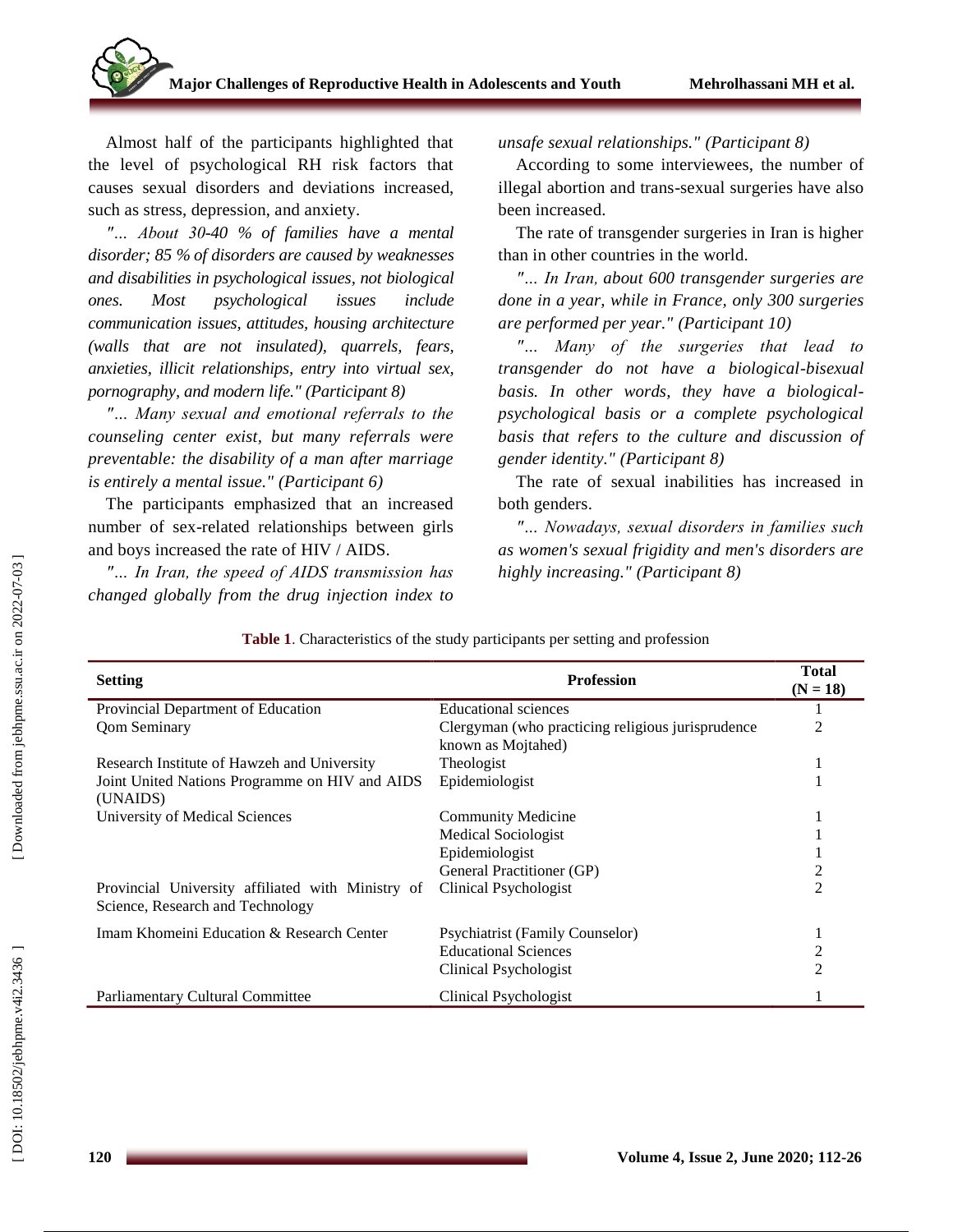

| <b>Main themes</b>                      | <b>Themes</b>                                         | <b>Sub-themes</b>                                                                                                                                                                                                                                                                                                                               |
|-----------------------------------------|-------------------------------------------------------|-------------------------------------------------------------------------------------------------------------------------------------------------------------------------------------------------------------------------------------------------------------------------------------------------------------------------------------------------|
| Decision-making<br>system               | Collective<br>intelligence<br>Policy making<br>system | 1. No unified/common terminology of sexual and RH<br>2. Poor research-led infrastructure<br>3. Lack of a coherent and independent network of experts<br>1. Ineffective inter-sectional collaboration and skilled stewardship<br>2. Defect in Planning system<br>3. Ineffective educational and training system                                  |
| Lifestyle factors                       | Macro<br>environmental<br>factors                     | 1. Economic environment and women's role<br>2. Deviating from Islamic-Iranian pattern<br>3. Non-conducive political environment                                                                                                                                                                                                                 |
|                                         | Individual<br>factors                                 | 1. The lack of essential knowledge and skill for marriage<br>2. Reduced adherence to religious beliefs/teachings<br>3. Contrasted perspectives about marriage and aesthetic relationships<br>4. No responding to philosophical and identity questions<br>5. Increase in high risk behaviors                                                     |
| Social and<br>epidemiological<br>issues | Social<br>anomalies                                   | 1. Family setting and parenting style<br>2. Increased interval between age of sexual and intellectual maturity and<br>marriage<br>3. Family structure and household size<br>4. Increase in divorce rate and female-headed households<br>5. Increase in illegal sexual relationship<br>6. Multiple friendship and dating and sexual relationship |
|                                         | Epidemiological<br>status                             | 1. Increasing burden in psychological disorders<br>2. Increase in HIV prevalence through unsafe sex<br>3. Increased illegal abortion and illegal transsexual surgeries<br>4. Increased transgender surgeries<br>5. High rate of sexual disabilities                                                                                             |

Table 2. Main themes, themes, and sub-themes related to each issue in the field of reproductive health in adolescents and youth

#### **Discussion**

This research was one of the first studies on the challenges of RH in adolescents and youth in Iran. The results of this study showed that different challenges exist in the three main themes of the decision -making system, lifestyles, as well as social and epidemiological issues. These challenges reflect a variety of factors and determinants at the individuals and environmental levels, which may affect the RH outcomes in Iran.

One of the main obstacles for effective decision making in each policy system is a common understanding among stakeholders. Based on our findings, no common language and unified terminology exist for RH and sexual health in Iran. It may hamper the effective inter -sectoral collaboration among a wide range of stakeholders in this field.

This result is supported by Newman et al.,  $(23)$ , who mentioned that common language was necessary among advocates of sexual and RH. This language will help to explain why and how sex, RH, and rights were relevant for sustainable development. Furthermore, another research on the association between sex, RH, and HIV concluded that lack of a common understanding over terminology and clear technical, operational guidance was one of the significant constraints to integrate the services for sexual and reproductive health and HIV (24).

Furthermore, we found that the required infrastructures for research development about SRH were poor. Evidence showed that poor research infrastructures not only may block and limit the agenda -setting of health problems but also may impede a health policy to achieve desirable outcomes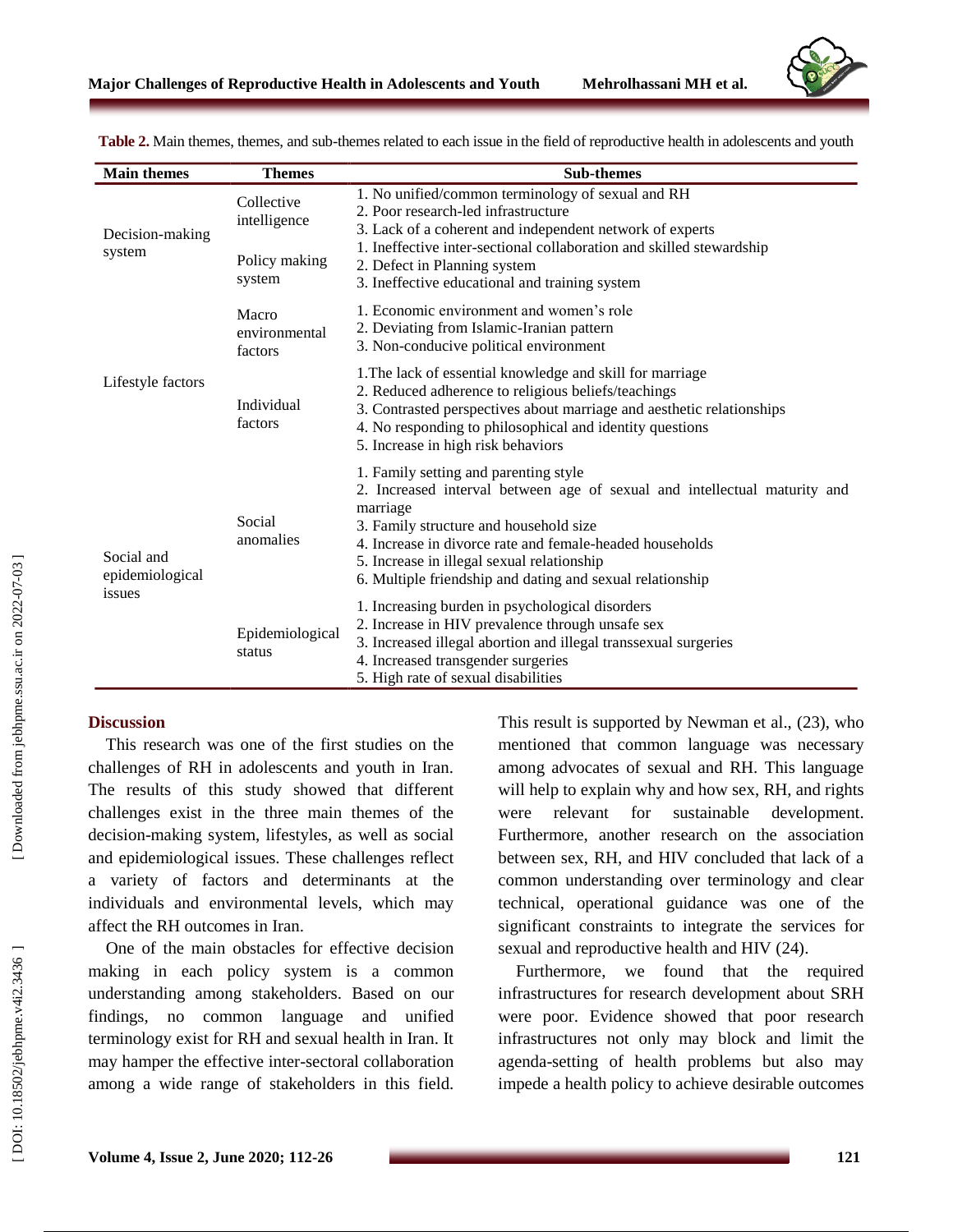(25). A study on the challenges of RH research concluded that low -resource countries faced many challenges, including establishment and maintenance of global collaboration, community partnerships, ethical issues, staff training and development, data collection and management, as well as infrastructure and logistics (26).

The RH of adolescents and youth are categorized under the development model of Iran. However, it cannot result in desirable outcomes due to the lack of skilled controlling and ambiguity in the roles of different stakeholders. Results of a study carried out about the universal coverage and its impact on RH services in Thailand showed that institutional capacity was not adequate. In other words, the controlling system and regulatory functions were among the weakest functions of the state, and a need existed for a clear definition in the scope of benefits package, its goals, and operational targets, monitoring of the indicators, as well as rewards and punishments (27). Another study conducted in India showed that transformation of health systems using some efforts such as capacity building for developing technical committees and involving different stakeholders in policy processes might help to improve some outcomes of RH such as unmet needs for contraception, adolescent pregnancies, and access to safe abortion (28).

Furthermore, capacity -building to developing an expert network for decision making and applying proper mechanisms to involve them in a collaborative approach may improve health policies. Therefore, unified stewardship should be formed for the integrated management of RH in adolescents and youth in order to raise the collaboration and coherence of the relevant institutions (26). To this end, the community realities should be recognized, a comprehensive and dynamic intellectual system should be employed, and cultural engineering should be formed .

The education system used in many RH programs in Iran does not work properly and does not provide

the required skills to manage a marital life. This result was also supported by a narrative review conducted on the evaluation of the pre -marriage counseling program in Iran. It concluded that some defects existed in all structural, content, process, and outcome aspects of this program (29). Another research conducted on female adolescents' experiences and perceptions regarding sexual health education in Iranian schools showed consistent results with our result (30).

The present research conclusion regarding the lack of sufficient knowledge about SRH needs and overall preparation for marriage is consistent with previous studies conducted in Iran (31) and other developing countries (32). We also found differing perspectives, behaviors, and misconceptions, such as tending to date, pre -marital sex, and HIV transmission among adolescents and youth, which were also supported by other previous studies conducted in Iran (33 , 34). In this regard, health promotion programs are suggested in SRH in different settings, such as schools and counseling centers. They should focus on changing the gender norms associated with sexuality. It might lead to the promotion of safer sexual behaviors, particularly among adolescents and youth.

Studies show that the high-risk behaviors among adolescents and youth, HIV/AIDS prevalence through unsafe and unprotected sexual relationships (17, 35, 36), sexually transmitted diseases (STDs) (37), and illegal abortion are increasing, which support our results. Therefore, with the social and individual empowerment of the family members, especially adolescents and youth, by raising the level of knowledge, awareness, and health literacy of the community, and by strengthening life skills based on religious lifestyle and rituals, many possible harms can be prevented in this risky population.

Moreover, the increased social changes such as change in family structure, Western/modern lifestyle, divorce rate, as well as dating and illegal sexual relationships were considered as the main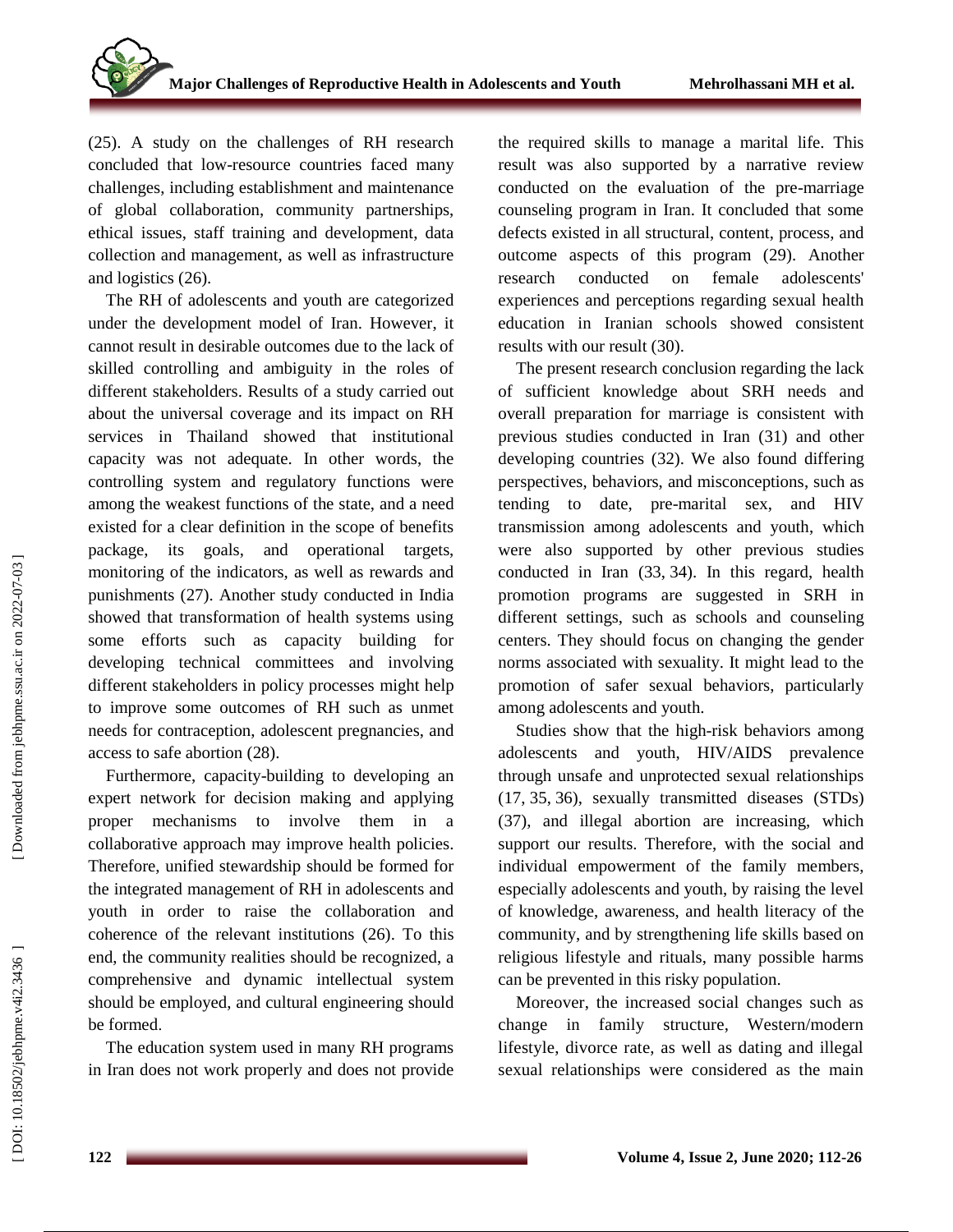

challenges of the RH in adolescents and youth. A study conducted in Iran showed that marriage postponement was related to improvements in women's education that could partly be explained by the increased opportunity costs of marriage (38), which is in line with our result. Furthermore, the family environment has a pivotal role in guiding and organizing information sources about RH for adolescents and youth in Iran. These results are in agreement with those obtained by two systematic reviews in Iran (39 , 40), which explicitly proved the effective role of the family in limiting the high-risk sexual behaviors in Iranian adolescents. In addition, parenting styles may be non -conducive and increase the occurrence of high -risk sexual behaviors. Parents are required to take the guiding role if they adopt autocratic and negligent parenting styles, the likelihood of risky behaviors increases in adolescents (39). Wamoyi et al. (41) in Tanzania concluded that parenting style and family structure affected young people's sexual behavior by influencing children's self-confidence and interactional competence, improving sexual health, and shaping economic provision for children.

Regarding the cultural factors and their role in the lifestyle of individuals, lack of religious culture in family, social, or individual life is evident. Latifnejad Roudasri et al. (42 ) concluded that although religious uncertainties and non -Islamic patterns of education are two main challenges to sexual health education for female adolescents in Iran, cultural resistances are more important contextual factors. In order to design a plan for the education of SRH in Iran, attention should be paid to certain cultural and religious aspects as well as the rules, norms, and values governing the society and families.

Although many studies were conducted on RH in Iran, the present study is one of few qualitative studies that specially focused on the exploration of RH challenges in adolescents and youth as key informants at the national level. In this regard, we

considered the comprehensive concept of RH and tried to benefit from the broad participation of key informants across different sectors of policy -making since they play a pivotal role in RH in Iran. The findings provided additional evidence for health policy -makers to understand the big picture of challenges in detail.

This research also had two main limitations. Its major limitation was the issue of subjectivity. Theoretically, RH has some intangible and subjective aspects, which make it difficult to interpret. To deal with this, all data obtained from the interviews were checked more than two times by at least two members of the research team and an external expert on the RH field. However, our interpretation may remain subjective, and our findings are claimed to cover all the truth. As our philosophical paradigm of research was formed through a constructive approach, this issue was unavoidable and defensible. As the second limitation of our study, we did not explore the perspectives of adolescents and youth about the RH problems they faced. So, we cannot claim that the emerged challenges in this study are all matched and compatible with the target audience. As a result, further research should be conducted in order to explore the perspectives of adolescents and youth about the challenges of RH.

#### **Conclusion**

This study qualitatively identified the main challenges of RH in adolescents and youth in Iran. It also provided proper evidence for health policy makers to adopt tailored policies in order to face these challenges. The response to such challenges requires addressing an integrated and coherent system of policy -making that has a reliance on the scanning of individual, environmental, social, and epidemiological changes influencing RH. In order to improve the educational and policy -making system, it is necessary to take into account two key challenges of acquiring the required knowledge and recognition of RH as well as establishing an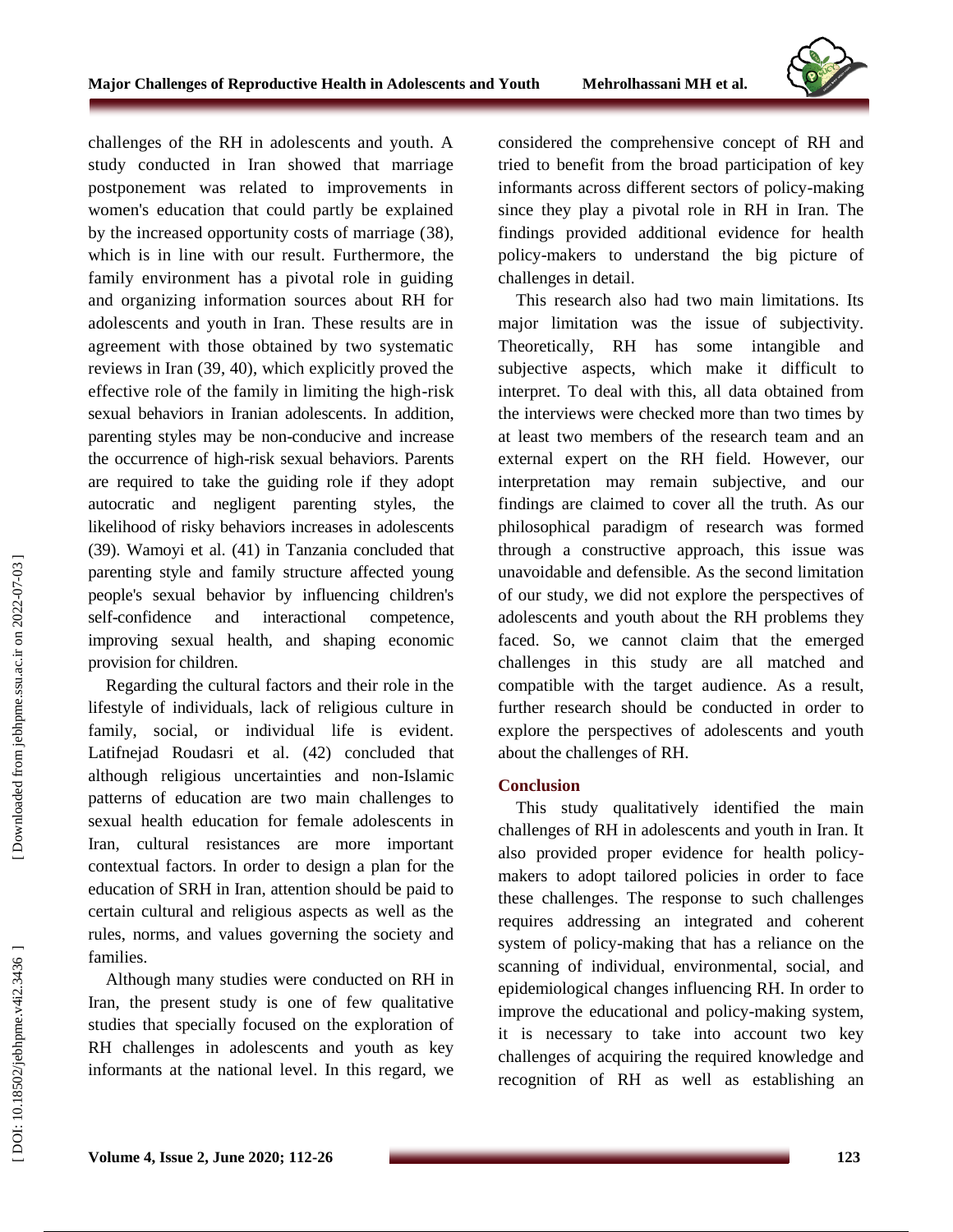integrated and independent intellectual system. In this regard, capacity -building is required to maximize the utilization of the families, schools, and health facilities in order to raise awareness and knowledge of adolescents, youth, and the public.

#### **Acknowledgments**

The authors would like to thank the Department of Population, Family, and Schools' Health affiliated with Hygiene Deputy of the Ministry of Health (MoH) for their financial support. This study was approved by the Deputy of Research and Technology of Kerman University of Medical Science (KUMS) with ID number 97001073.

#### **Conflict of interests**

The authors declared no conflict of interest s.

## **Authors' contributions**

Mehrolhassani MH and Yazdi -Feyzabadi V designed and supervised the study; Mehrolhassani MH and Esmaili M conducted research; Haghdoost AA and Dehnavieh R made substantial intellectual contributions to the methods section ; Yazdi - Feyzabadi V and Mehrolhassani MH analyzed data; Yazdi -Feyzabadi V wrote manuscript. All authors read and approved the final manuscript.

## **References**

- 1.Backman G, Hunt P, Khosla R, Jaramillo -Strouss C, Fikre BM, Rumble C, et al. Health systems and the right to health: an assessment of 194 countries. The Lancet. 2008; 372(9655): 2047 -85. doi: 10.1016/S0140 -6736(08)61781 -X.
- 2 .De Andrade LOM, Filho AP, Solar O, Rigoli F, de Salazar LM, Serrate PC -F, et al. Social determinants of health, universal health coverage, and sustainable development: case studies from Latin American countries. The Lancet. 2015; 385(9975): 1343 -51.
- 3 .Jasienska G, Bribiescas RG, Furberg A -S, Helle S, Nunez -de la Mora A. Human reproduction and health: an evolutionary perspective. The Lancet.

2017; 390(10093): 510 -20. doi: 10.1016/S0140 - 6736(17)30573 -1.

- 4 .Ezeh AC, Bongaarts J, Mberu B. Global population trends and policy options. The Lancet. 2012; 380(9837): 142 -8. doi: 10.1016/S0140 - 6736(12)60696 -5.
- 5 .Headey DD, Hodge A. The Effect of Population Growth on Economic Growth: A Meta -Regression Analysis of the Macroeconomic Literature. Population and Development Review. 2009; 35(2): 221 -48.
- 6 .Ghanem SK. The relationship between population and the environment and its impact on sustainable development in Egypt using a multi -equation model. Environment, Development and Sustainability. 2018; 20(1): 305 -42.
- 7 .Buhaug H, Urdal H. An urbanization bomb? Population growth and social disorder in cities. Global Environmental Change. 2013; 23(1): 1 -10.
- 8 .Ostby G, Urdal H, Tadjoeddin MZ, Murshed SM, Strand H. Population Pressure, Horizontal Inequality and Political Violence: A Disaggregated Study of Indonesian Provinces, 1990 –2003. The Journal of Development Studies. 2011; 47(3): 377 - 98.
- 9 .Charlson FJ, Diminic S, Lund C, Degenhardt L, Whiteford HA. Mental and Substance Use Disorders in Sub -Saharan Africa: Predictions of Epidemiological Changes and Mental Health Workforce Requirements for the Next 40 Years. PLOS ONE. 2014; 9(10): 110208. doi: 10.1371/journal.pone.0110208.
- 10 . Vemula RK. Population Control and HIV/AIDS. Media Asia. 2011; 38(3): 163 -9.
- 11 . World Health Organization. Sexual health, human rights and the law: World Health Organization; 2015.
- 12 . Temmerman M, Khosla R, Say L. Sexual and reproductive health and rights: a global development, health, and human rights priority. The Lancet. 2014; 384(9941): 30 -1. doi: 10.1016/S0140 -6736(14)61190 -9.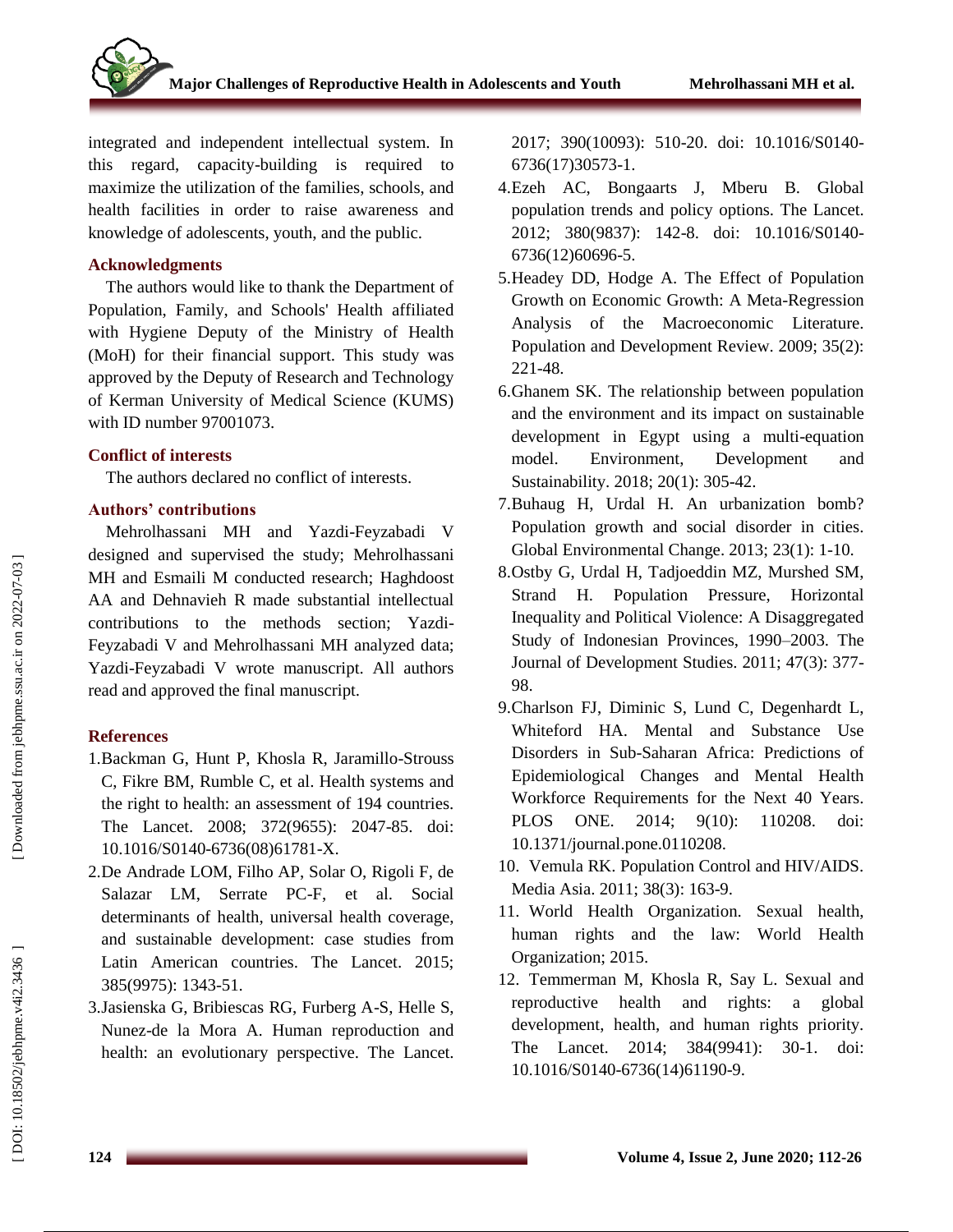

- 13 . Patton GC, Sawyer SM, Santelli JS, Ross DA, Afifi R, Allen NB, et al. Our future: a Lancet commission on adolescent health and wellbeing. The Lancet. 2016; 387(10036): 2423 -78. doi: 10.1016/S0140 -6736(16)00579 -1.
- 14 . Statistics Center of Iran. Population and Housing Censuses - Census 2016. 2020. Available from: https://www.amar.org.ir/english/Population and -Housing -Censuses. [Last date accessed, 31 Feb 2020].
- 15 . Viner RM, Ozer EM, Denny S, Marmot M, Resnick M, Fatusi A, et al. Adolescence and the social determinants of health. The Lancet. 2012; 379(9826): 1641 -52. doi: 10.1016/S0140 - 6736(12)60149 -4.
- 16 . Lake A, Sidibe M. To end the AIDS epidemic, start focusing on adolescents. UNAIDS; 2015. Available from: https://www.unaids.org/sites/ default/files/20150217\_op -ed\_All\_In\_en.pdf. [Last date accessed 31 Feb 2010]
- 17 . Leylabadlo HE, Baghi HB, Fallahi L, Kafil HS. From sharing needles to unprotected sex: a new wave of HIV infections in Iran?. The Lancet HIV. 2016; 3(10): 461 -2. doi: 10.1016/S2352 - 3018(16)30158 -8.
- 18 . Rahimi -Naghani S, Merghati -Khoei E, Shahbazi M, Khalajabadi Farahani F, Motamedi M, Salehi M, et al. Sexual and Reproductive Health Knowledge Among Men and Women Aged 15 to 49 Years in Metropolitan Tehran. The Journal of Sex Research. 2016; 53(9): 1153 -64.
- 19 . Suri H. Purposeful Sampling in Qualitative Research Synthesis. Qualitative Research Journal. 2011; 11(2): 63 -75.
- 20 . Vaismoradi M, Turunen H, Bondas T. Content analysis and thematic analysis: Implications for conducting a qualitative descriptive study. Nursing & Health Sciences. 2013; 15(3): 398 -405. doi: 10.1111/nhs.12048.
- 21 . Braun V, Clarke V. Using thematic analysis in psychology. Qualitative Research in Psychology. 2006; 3(2): 77 -101.
- 22 . Schwandt TA, Lincoln YS, Guba EG. Judging interpretations: But is it rigorous? trustworthiness and authenticity in naturalistic evaluation. New Directions for Evaluation. 2007; 2007(114): 11 - 25.
- 23 . Newman K, Fisher S, Mayhew S, Stephenson J. Population, sexual and reproductive health, rights and sustainable development: forging a common agenda. Reproductive Health Matters. 2014; 22(43): 53 -64.
- 24 . Dickinson C, Attawell K, Druce N. Progress on scaling up integrated services for sexual and reproductive health and HIV. Bull World Health Organ. 2009;87(11):846-51.
- 25 . Hanney SR, Gonzalez -Block MA, Buxton MJ, Kogan M. The utilisation of health research in policy -making: concepts, examples and methods of assessment. Health Research Policy and Systems. 2003; 1(1): 2.
- 26 . Stenson AL, Kapungu CT, Geller SE, Miller S. Navigating the Challenges of Global Reproductive Health Research. J Womens Health (Larchmt). 2010; 19(11): 2101 -7.
- 27 . Tangcharoensathien V, Tantivess S, Teerawattananon Y, Auamkul N, Jongudoumsuk P. Universal Coverage and Its Impact on Reproductive Health Services in Thailand. Reproductive Health Matters. 2002; 10(20): 59 -69. doi: 10.1016/s0968 -8080(02)00087 -3.
- 28 . Paul VK, Sachdev HS, Mavalankar D, Ramachandran P, Sankar MJ, Bhandari N, et al. Reproductive health, and child health and nutrition in India: meeting the challenge. Lancet. 2011; 377(9762): 332 -49.
- 29 . Mehrolhassani MH, Yazdi Yazdi-Feyzabadi V, Rajizadeh A. Evaluation of Pre-Marriage Counseling Program in Iran: A Narrative Review of Structural, Procedural, and Outcome Dimensions. Evidence Based Health Policy, Management & Economics. 2018; 2(3): 208 -25.
- 30 . Javadnoori M, Roudsari RL, Hasanpour M, Hazavehei SMM, Taghipour A. Female adolescents' experiences and perceptions regarding